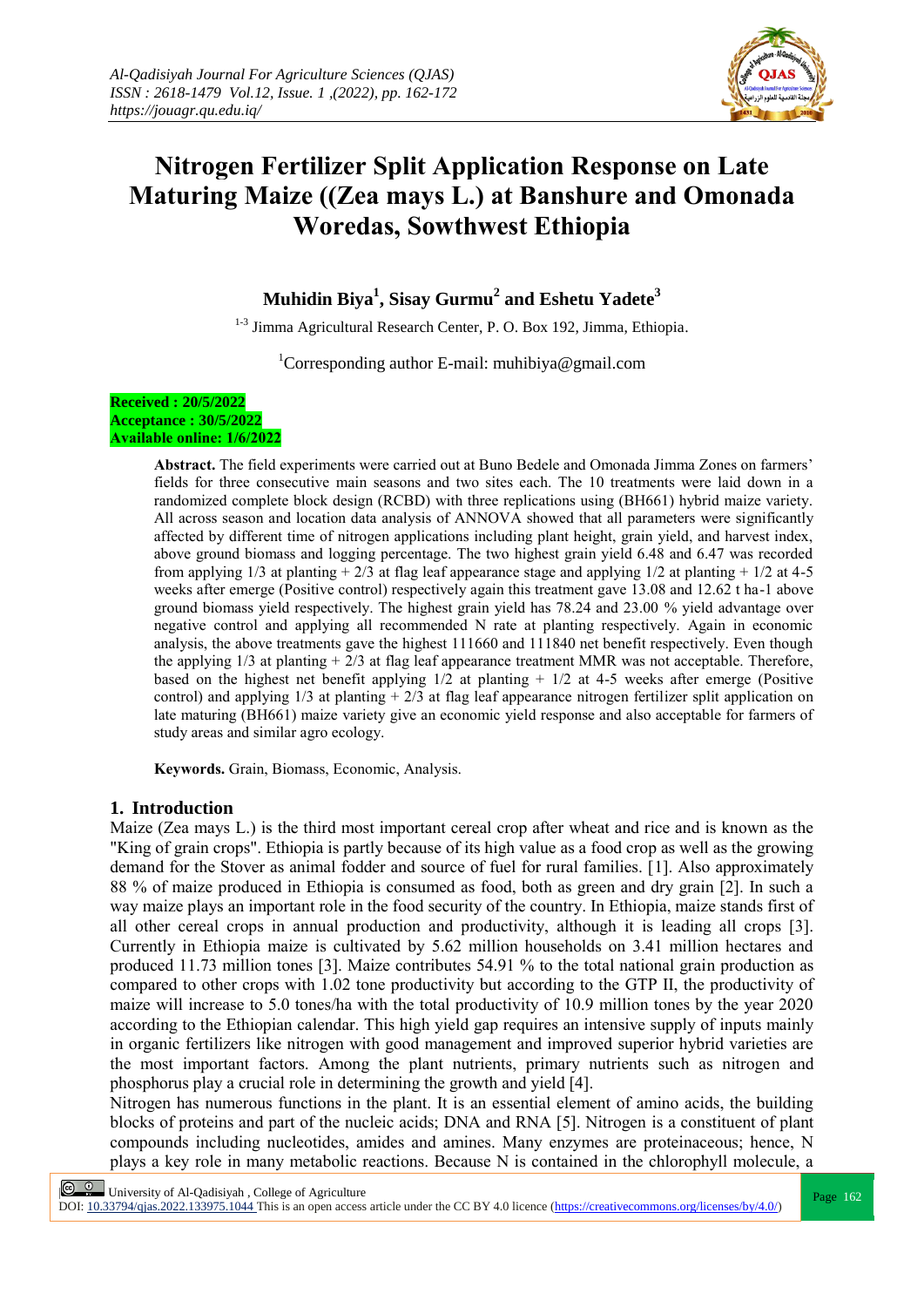

deficiency of N will result in a chlorotic condition in the plant. Nitrogen is also a structural constituent of cell walls [6].

Nitrogen management is the main concern and factor that limit fertilizer N-uptake, uses efficiency and affects the yield in maize production. Due to the mobile nature of nitrogen in various soil types, particularly in areas where seasonal rains last for longer periods, its exposure to leaching and denitrification was found to be higher. Trials so far conducted in these agro-ecologies of Ethiopia indicate two split applications of nitrogen fertilizers that are 50% at sowing and the rest 50% topdressed at knee-height. The works of some authors like [7] reported that in most humid areas of Ethiopia, the application of the total N requirement in three equal splits that is at sowing, knee-height and flag leaf emergence was recommended for maize production. A similar study conducted at Adet Agricultural Research Center on the split application of nitrogen fertilizer for two maize hybrid varieties was found variable by rate requirements. The total nitrogen rate requirement for BH-540 was applied in two splits where one-third at sowing and two-thirds at knee height and for BH-660 an application of one-fourth at sowing and three-fourth at knee height gave higher grain yield [8].

Therefore, it is becoming evident that variables such as maize variety, the total amount of nitrogen to be applied, soil type, climate, and crop rotation affect the optimum timing of nitrogen application. It is could be crucial for individual small holder farmers to manage their N fertilization schedules to best match with the peak demands of updated and recently released hybrid maize especially when increasing fertilizer cost by 170% in Ethiopia at 2022. The present investigation is, therefore, designed to determine the appropriate time of nitrogen fertiliser application for late-maturing hybrid BH-661 maize variety in potential maize agro-ecologies of southwest Ethiopia.

#### **2. Materials and Methods**

#### *2.1.Description of The Experimental Site*

The field experiments were conducted at Omonada, Jimma Zone and Banshure, Buno Bedele, Zone districts in the Oromia region in the southwestern part of Ethiopia. It was conducted for three consecutive years (2017-2019) main cropping seasons were planted from first May to mid-May. The Omonada is located 365 km southwest of Addis Ababa. The sites were located on 7º46' N and 36º 00'E and laid at an altitude of 1753 m.a.s.l. with soil type of the area is Upland: Chromic Nitosol and Combisol. The average maximum and minimum temperatures are 9ºC and 28ºC respectively and reliably receive good rains of 1561 mm per annum cropping season. While the Banshure site was located 493 km southwest of Addis Ababa with Eutric-nitisols (reddish brown) soil type. The farming system of both sites was coffee and cereal crops dominated with coffee, maize, tef, sorghum, rice and Niger also has a warm and cold climate. The soil type of the experimental sites was a warm and cold climate, also convenient topography which is very suitable for all agricultural practices.

The field experiments were arranged in a randomized complete block design (RCBD) with three replications. During site selection, soil samples were collected from three gradients at depth of 0-20 cm each gradient from one composite sample and put in a poly-bag. The application time and proportion of the recommended N rate (92 kg N /ha) from urea (46% N) are used as a source of nitrogen and Phosphorous fertilizer is also applied at a rate of 69 kg P2O5/ha (from TSP) (Table 1.) At all locations, nitrogen and phosphorous are applied at hills around each plant in micro-dose method at planting. A late maturing (BH661) hybrid maize variety was used for the study at both sites. Two maize seeds were planted per hill and thinned after establishment to maintain a single healthy plant per hill. A plot size of  $(0.75 \text{ m} \times 6 \text{ rows})$  4.50 m  $\times 5.10 \text{ m}$  length. The net plot size was  $(0.75 \text{ m} \times 4 \text{ rows})$ 3 m x 5.10 m length, 75\*25cm between row and plant respectively accommodates 53,3333 plant ha-1 which is recommended and spacing between plots and replications will be 0.5m and 1m, respectively. The experimental field was prepared following the conventional tillage practice and the furrow opened by using oxen. All other agronomic practices like three times hand weeding was applied uniformly to all experimental plots as per their respective recommendations for maize in the study area.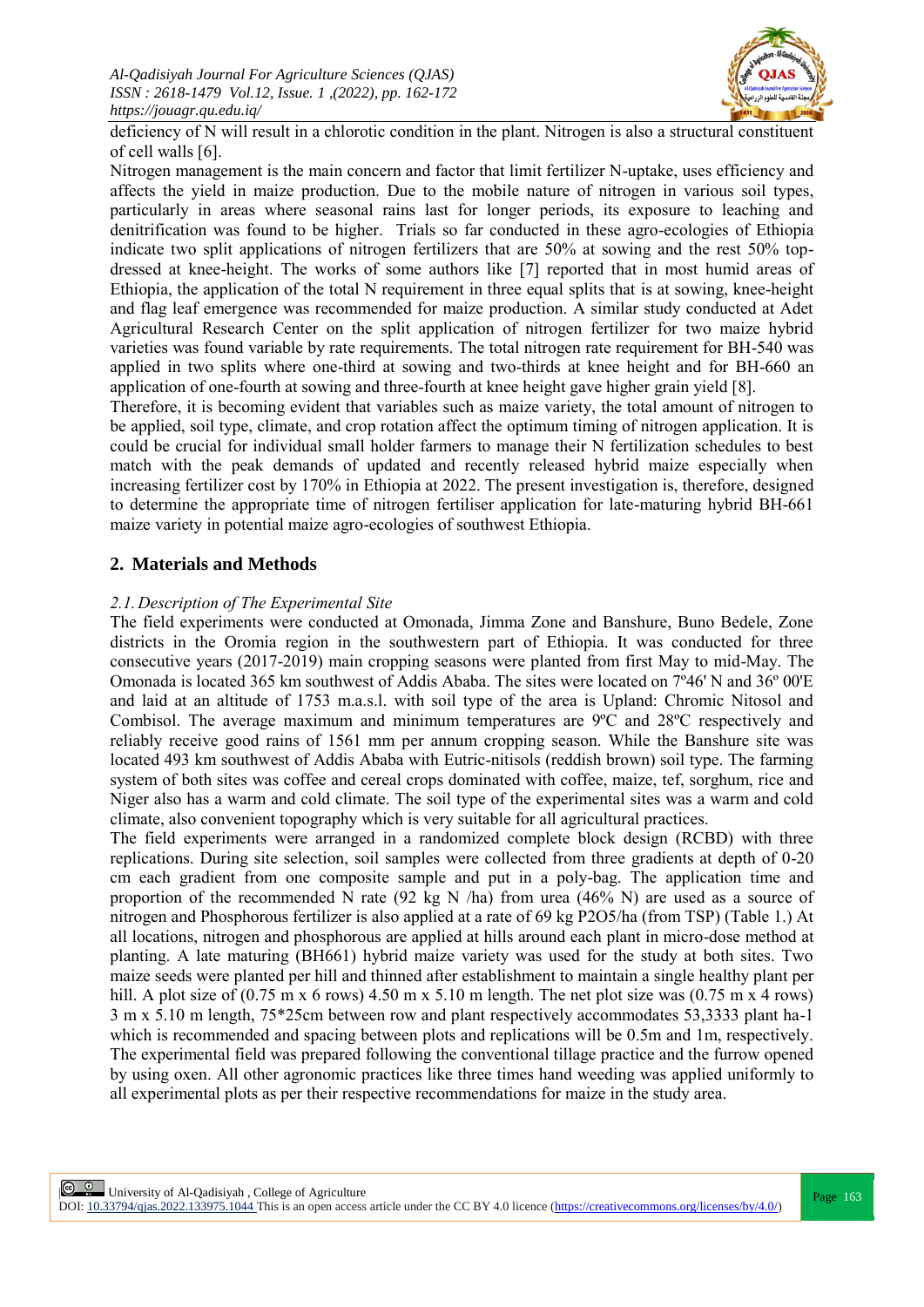

|    | Time of nitrogen split applications<br><b>Treatment No</b>                          |  |
|----|-------------------------------------------------------------------------------------|--|
|    | No application of N (negative control)                                              |  |
|    | Applying $1/2$ at planting $+1/2$ at 5 - 4 weeks after emergence (Positive control) |  |
|    | Applying all recommended N rate at planting                                         |  |
| 4  | Applying all recommended N rate at 3 - 4 weeks after emergence                      |  |
|    | Applying $1/2$ at planting $+1/2$ at flag leaf appearance stage                     |  |
| 6  | Applying $1/3$ at planting + $1/3$ at 5 - 4 weeks after emergence + $1/3$           |  |
|    | at flag leaf appearance stage                                                       |  |
|    | Applying $1/3$ at planting $+2/3$ at 5 - 4 weeks after emergence                    |  |
| 8  | Applying $1/3$ at planting $+2/3$ at flag leaf appearance stage                     |  |
| 9  | Applying $2/3$ at planting $+1/3$ at 5 - 4 weeks after emergence                    |  |
| 10 | Applying $2/3$ at planting $+1/3$ at flag leaf appearance stage                     |  |

**Table 1.** Lists of treatments arranged.

*2.2. Soil Chemical Properties* The experimental sites were blocked into three parts depending upon land uniformity. Plant residues on the sampling soil surface were removed. Finally a composite surface soil (0-20 cm depth) sample was collected from both sites using a gauge before planting. The soil samples were then analyzed at the Jimma Agricultural Research Center soil laboratory for chemical properties (Table2.).

**Table 2.** Soil chemical properties of the experimental sites before planting at Omonada and and Banshure sites.

| Soil characters |       | <b>Banshure site</b> |       | Omonada site    |                  |
|-----------------|-------|----------------------|-------|-----------------|------------------|
|                 | Value | Rating               | Value | Rating          | <b>Reference</b> |
| pH(1:2.5)       | 5.055 | Strongly acidic      | 5.11  | Strongly acidic | [9]              |
| Av $P(mg kg-1)$ | 14.86 | High                 | 1.91  | Low             | [10]             |
| TN(%            | 0.182 | Medium               | 0.24  | High            | [11]             |
| OC(%)           | 2.055 | Low                  | 2.62  | High            | [12]             |
| SOM(%)          | 3.54  | Medium               | 4.51  | Medium          | [11]             |
| $C: N$ ratio    | 11 32 | Low                  | 10.90 | Low             | [13]             |

Here pH= hydrogen power, TN=Total Nitrogen, Av P=Available Phosphorous, OC=Organic Carbon, SOM=Soil Organic Carbon. Values are the means of duplicated samples.

#### *2.3.Data Collection and Measurement*

All data were collected from ten plants based on guidelines for agronomy and soil fertility data collection in Ethiopia: National standard.

#### *2.3.1. Plant Height (cm)*

It was recorded from ten random plants at maturity by measuring the height from the ground to the tip of the plant.

### *2.3.2. Lodging Percent*

It was obtained by counting the total number of the stalk and root lodging in each plot and dividing it by the total number of plants standing at harvesting.

## *2.3.3. Grain yield (t ha-1 )*

Grain yield (kg/ha) was recorded after harvesting from the harvestable rows. Seed yield was adjusted to 12.5% moisture using a moisture tester (Dickey-john) and converted to quintal ha-1 for statistical analysis. Adjusted yield=Actual yield  $\times$  100-M/100-D; where M is the measured moisture content in grain and D is the designated moisture content (12.5%). where D is the designated moisture.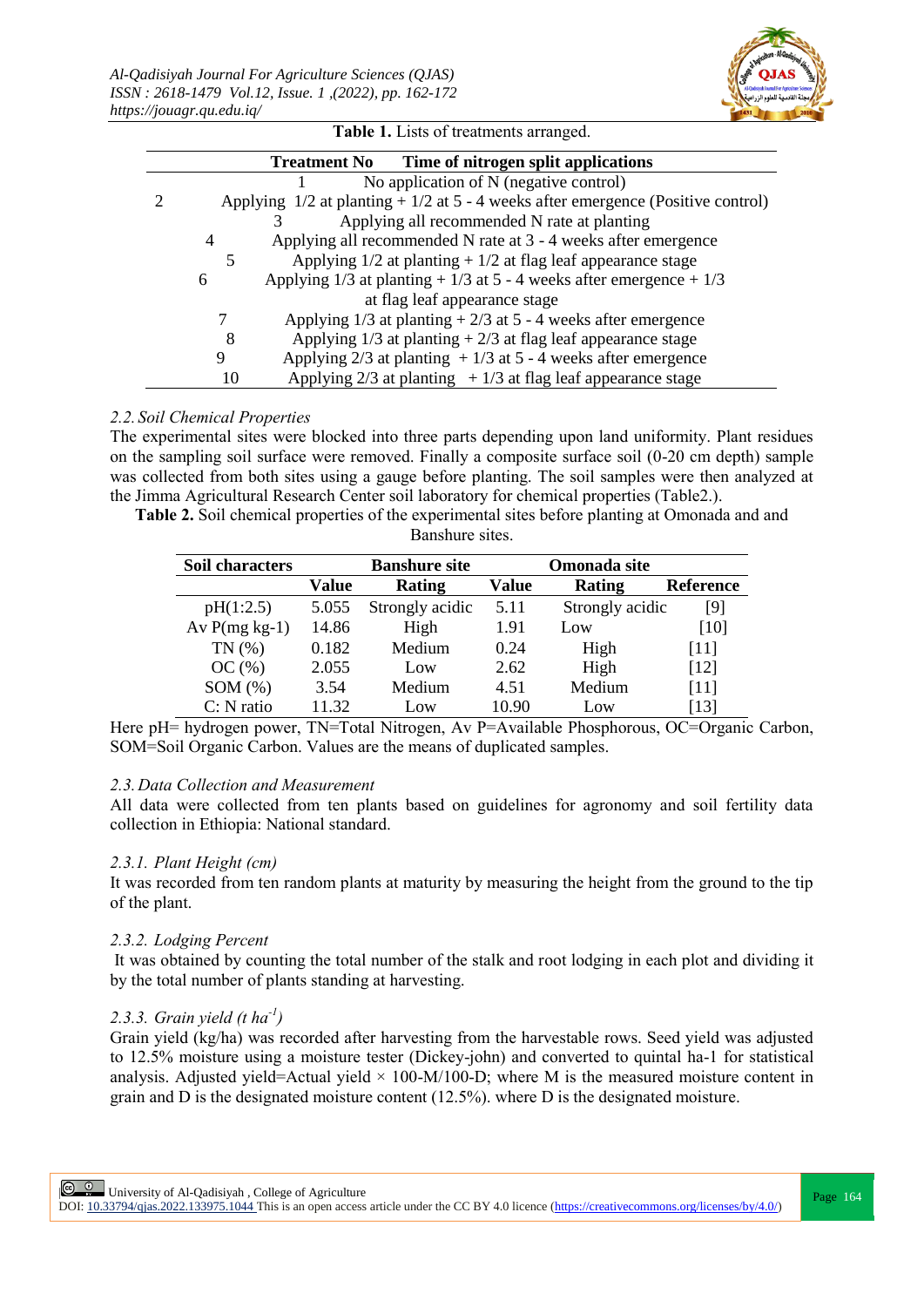

## *2.3.4. Biomass Yield (t ha-1 )*

Ten randomly selected plants were considered for the determination of above-ground dry biomass weight by drying in sunlight for ten days till a constant dry weight was attained

#### *2.3.5. Harvest Index (%)*

It was calculated as the ratio of grain yield to total above-ground dry biomass yield multiplied by 100 at harvest from the respective treatments [14].

Harvest Index = Grain yield/ above-ground dry biomass yield  $\times$  100.

#### *2.4. Statistical Analysis*

Analysis of variance (ANOVA) for all collected data was computed using R software version 3.5.3 statistical software R Core Team (2019-03- 11). Whenever the ANOVA results showed significant differences between sources of variation, the means were separated using Fisher's least significant difference (LSD). The homogeneity test showed that all location-year variances were homogeneous. Therefore, all data were combined for analysis of the variance procedures.

#### *2.5.Partial Budget Analysis*

To assess the costs and benefits associated with different treatments, the partial budget technique as described by [15] was applied. Economic analysis was done using the prevailing market prices for inputs at planting and outputs, at the time the crop was harvested. All costs and benefits were calculated on a hectare basis of Ethiopian Birr (EtB). The inputs and/or concepts used in the partial budget analysis were the mean grain yield of each treatment in three years, the field price of maize grain sale price grain minus the costs of labor for land preparation, planting, seed), the gross field benefit (GFB)/ ha-1 (the product of field price of the mean yield for each treatment), the field price of Nitrogen (urea) kg ha-1 and wage rate of application, the total costs that varied (TCV) which included the sum labor for land preparation, of field cost of seed and its wage for application. The net benefit (NB) was calculated as the difference between the GFB and the TCV. The actual yield was adjusted downward by 10% to reflect the difference between the experimental yield and the yield farmers could expect from the same treatment. There were optimum plant population density, timely labor availability and better management (e.g. weed control, rainfall) under the experimental conditions. The dominance analysis procedure as detailed in [16] was used to select potentially profitable

treatments from the range that was tested. The discarded and selected treatments using this technique were referred to as dominated and un-dominated treatments, respectively. The un-dominated treatments were ranked from the lowest to the highest cost. For each pair of ranked treatments, the per cent marginal rate of return (MRR) was calculated. The MRR (%) between any pair of un-dominated treatments was the return per unit of investment in labour and urea. To obtain an estimate of these returns the MRR (%) was calculated as changes in NB divided by changes in cost. Thus, the MRR of 100% was used indicating for every one EtB expended there is a return of one EtB for a given variable input.

Sensitivity analysis for different interventions was also carried out to test the recommendation made for its ability to withstand price changes. Sensitivity analysis simply implied redoing the marginal analysis with the alternative prices. Through sensitivity analysis, the maximum acceptable field price of input was calculated with the minimum rate of return as described by [17].

#### **3. Results and Discussion**

#### *3.1.Plant Height*

The significant highest mean plant height of 263.86 and followed by 262.17 cm were recorded from Appling of 1/2 at planting + 1/2 at 4-5 weeks after emergence (Positive control) and Applying 1/3 at planting + 2/3 at flag leaf appearance stage respectively in contrast the lowest 238.42 m was recorded from No application of N (negative control) (Table 3). It's obvious that the difference in plant height was due to the effect of nitrogen application but the difference fewer 25.64 cm was due to soil nitrogen being from medium to high at both sites. Twice split application of recommended nitrogen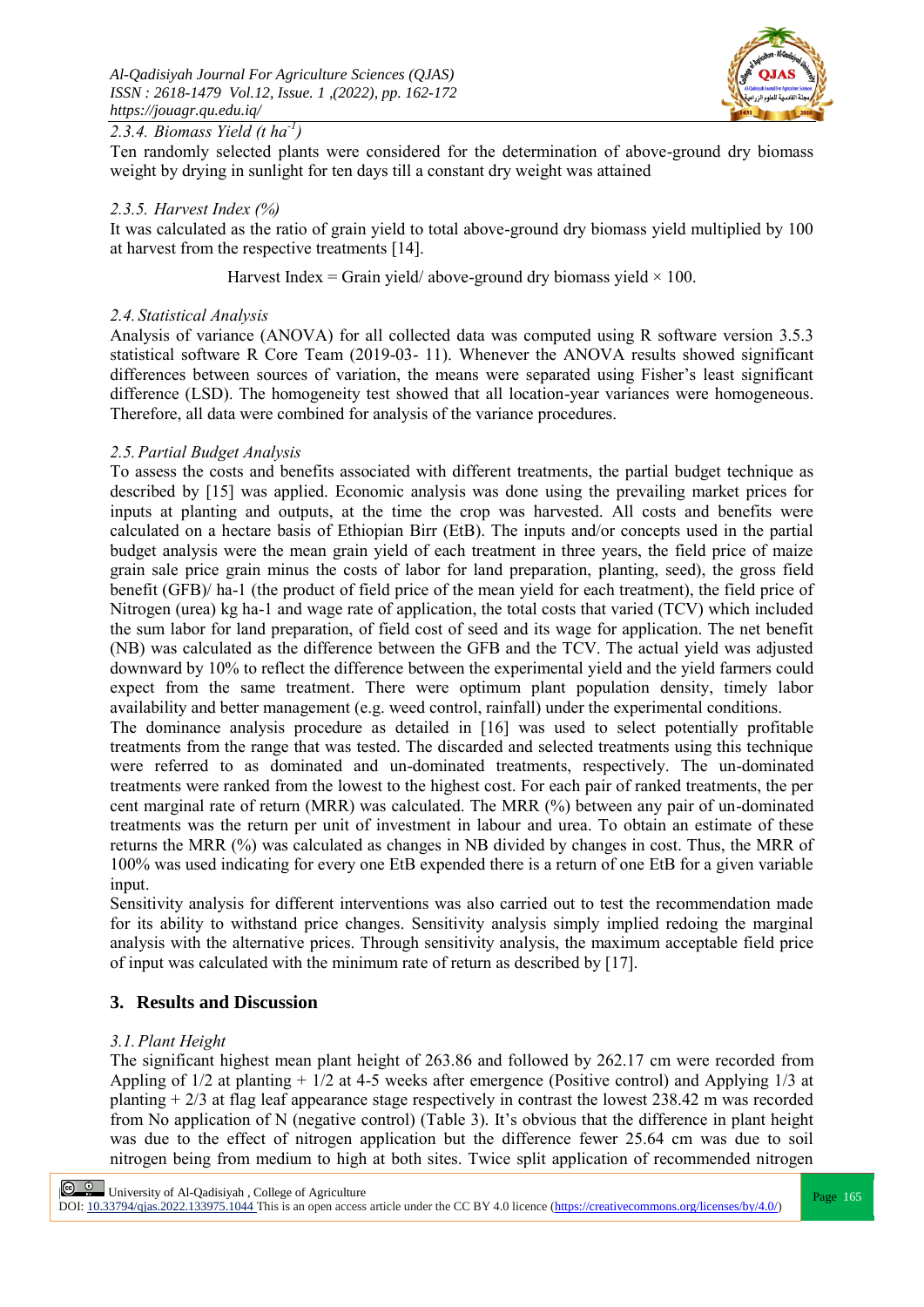

(Applying 1/2 at planting + 1/2 at 4-5 weeks after emergence) was given highest plant height than others than three and even amount difference in any two split applications. The result showed that split application of nitrogen improves plant height through physiological processes in cell division elongation resulting in increasing internode height. Similarly [18] reported that the increase in plant height with more N splits would be due to supply of proper amount of N at different growth stages of maize and N promotes plant growth, increases the number and length of the internodes which resulted in progressive increase in plant height. Also, The N promotes plant growth, increases the number and length of internodes which resulted in taller plants of maize crop [18].

### *3.2.Logging Percentage*

The logging percentage of maize was significantly affected by the time of nitrogen application (Table 3). The highest Logging percentage of 37.90% was recorded from Applying 1/3 at planting + 1/3 at 4- 5 weeks after emergence  $+1/3$  at flag leaf appearance stage. Which is the application of three times split it results in effective utilization of the plant without a loss for continuous growth that leads to excessive increase in height, weak stem results logging. In contrast, the lowest was recorded from applying  $1/2$  at planting +  $1/2$  at flag leaf appearance stage and applying  $2/3$  at planting +  $1/3$  at flag leaf and appearance stage 32.94 and 34.16 % respectively. Also similar results were observed with applying all recommended N rate at planting. The result showed that logging was mostly related to the time of application than amount because of the nature of nitrogen mobility and lost soon before the plant's active roots development to uptake results in deficient leads to stunted, weak stem and poor growth. The current result was similar with a sufficient quantity of N throughout the growing season is a must for optimum maize growth. It plays an important role in plant growth as an essential constituent of cell components and requires for the synthesis of chloroplast, amino acids, proteins and cell division [19] Further, N deficiency in maize may develop thin and spindly stems which could be prone to lodging by the wind. Moreover, maize plants deficient in N will develop a poor root system, which reduces their anchorage capacity [20].

| <b>Treatments</b><br><b>Number</b> | Time of nitrogen split<br>applications                                                                  | <b>Plant</b><br>Height (cm) | <b>Logging Percentage</b><br>$(\%)$ |
|------------------------------------|---------------------------------------------------------------------------------------------------------|-----------------------------|-------------------------------------|
| $\mathbf{1}$                       | No application of N (negative control)                                                                  | 238.42                      | 37.38                               |
| $\overline{2}$                     | Applying $1/2$ at planting + $1/2$ at 4-5 weeks after<br>emergence (Positive control)                   | 263.86                      | 35.41                               |
| 3                                  | Applying all recommended N rate at planting                                                             | 258.63                      | 34.51                               |
| $\overline{4}$                     | Applying all recommended N rate at 3 - 4 weeks<br>after emergence                                       | 251.42                      | 36.88                               |
| 5                                  | Applying $1/2$ at planting + $1/2$ at flag leaf<br>appearance stage                                     | 259.33                      | 32.94                               |
| 6                                  | Applying $1/3$ at planting + $1/3$ at 4-5 weeks after<br>emergence $+1/3$ at flag leaf appearance stage | 258.29                      | 37.90                               |
| $\tau$                             | Applying $1/3$ at planting $+2/3$ at 4-5 weeks after<br>emergence                                       | 257.00                      | 34.72                               |
| 8                                  | Applying $1/3$ at planting $+2/3$ at flag leaf<br>appearance stage                                      | 262.17                      | 35.56                               |
| 9                                  | Applying $2/3$ at planting + 1/3 at 4-5 weeks after<br>emergence                                        | 258.88                      | 35.08                               |
| 10                                 | Applying $2/3$ at planting $+1/3$ at flag leaf<br>appearance stage                                      | 258.83                      | 34.16                               |
|                                    | Mean                                                                                                    | 256.68                      | 35.45                               |
|                                    | <b>LSD</b>                                                                                              | 17.63                       | 14.09                               |
|                                    | $Cv$ 5%                                                                                                 | 11.63                       | 22.34                               |

**Table 3.** Across Season and location effect of time of nitrogen split applications on mean plant height and logging percentage during 2017-2019.

**Page 166**<br>Report to 2000 1000751014 This is a college of Agriculture<br>Report to 2000 1000751014 This is a college of Agriculture DOI: 10.33794/qjas.2022.133975.1044 This is an open access article under the CC BY 4.0 licence (https://creativecommons.org/licenses/by/4.0/)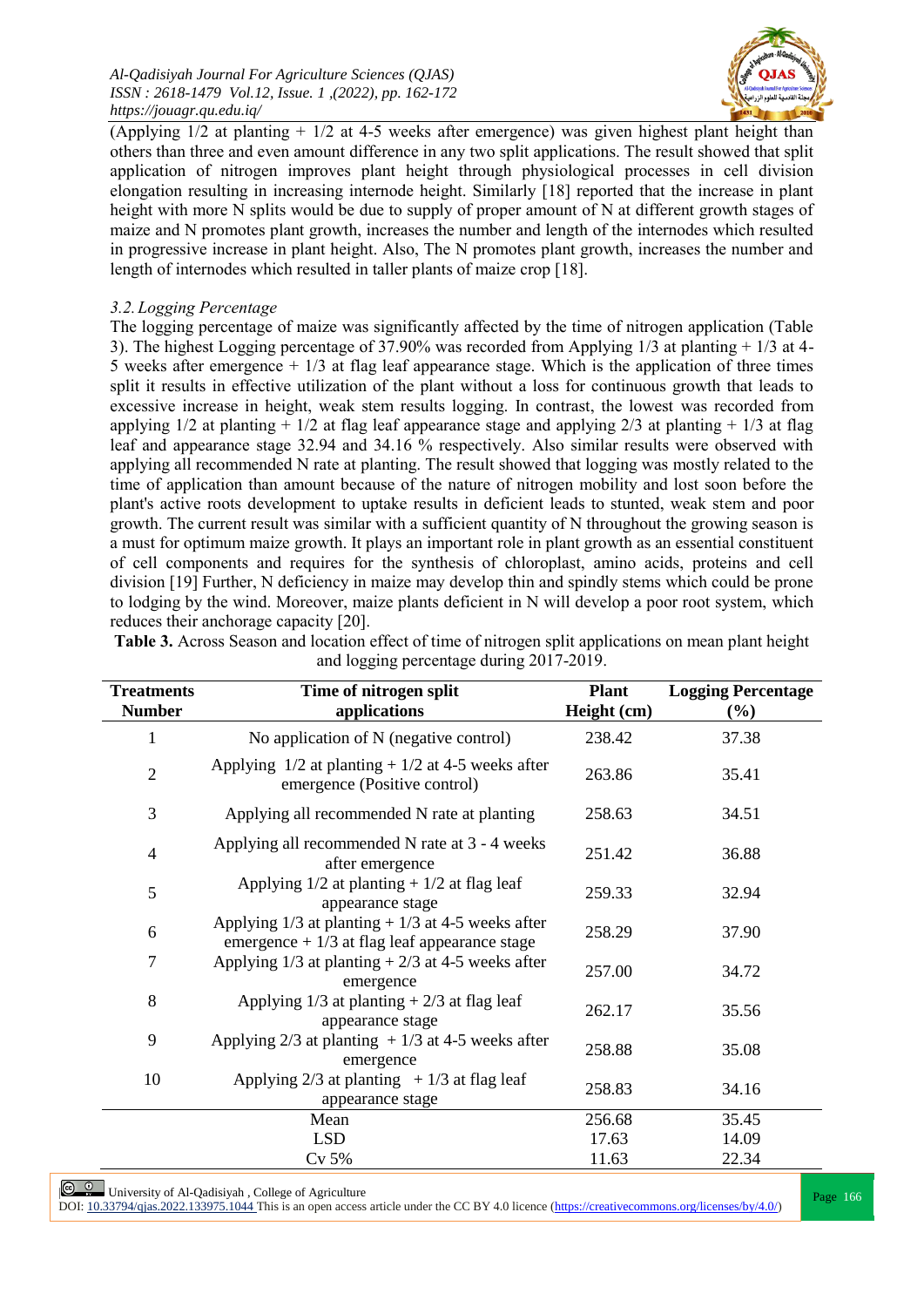

## *3.3.Grain Yield*

Significantly highest grain yield 6.48 and 6.47 was obtained from the applying  $1/3$  at planting  $+2/3$  at flag leaf appearance stage and applying  $1/2$  at planting  $+1/2$  at 4-5 weeks after emerge (Positive control) respectively (Table 4). The result implies that application at peak times like at 4-5 weeks after emerge and flag leaf appearance stage plating in addition to at plating gave high grain yield. It is obvious that, the lowest 3.63 t ha-1 grain yield was obtained from no application of N (negative control) and followed by 5.26 and 5.82 ha-1 was recorded from applying all recommended N rates at planting and applying all recommended N rate at  $3 - 4$  weeks after emergence respectively. The highest grain yield has a 78.24 and 23.00 % yield advantage over negative control and applying all recommended N rates at planting. The result showed that amount of nitrogen split and times of applications were not coinciding with plant's physiologically active to uptake and utilize. Any fertilizer applied at planting will, therefore, be subjected to leaching losses since absorption by the maize up to 10 - 15 days after sowing maize seed is rare [21]. [22] Reported that maize grain yield increased with the split application of fertilizer compared to one single application at planting. Also treatments like applying  $2/3$  at planting  $+1/3$  at flag leaf appearance stage was the time when rain offset moisture deficit and nitrogen was un available form or lost through mobile or volatile especially due to the nature of nitrogen unlike the others nutrients and not contribute to grain yield. The result was in agreement with the 120 kg N ha-1 applied once resulted in low nutrients because most of it would have been lost before the end of the gestation of the maize, whereas due to application some nutrients were still retained in the soil. It was reported [23] that greater than 50% of higher doses of applied N are unavailable in the soil to crop due to losses through leaching. Also, [24] reported that 58 - 70% of applied N may be secured in the soil due to the efficient time of N application. Further [25] found that maize yields declined when N applications were delayed.



**Figure 1.** Graphs of grain and above ground biomass on split application of nitrogen.

### *3.4.Above-Ground Biomass Yield*

The treatments applying  $1/2$  at planting  $+1/2$  at 4-5 weeks after emergence (Positive control) and Applying 1/3 at planting + 2/3 at flag leaf appearance stage gave significantly and the highest 13.08 and 12.62 t ha-1 above ground biomass yield respectively (fig 1). The results indicate that the both treatments amount and time of applications of nitrogen coincide with plant requirement for increased number of leaves, plant growth and plant height and this resulted in more nodes and internodes and subsequently attributes for more production in above-ground biomass yield. In contrast the lowest 8.28 and 10.67 t ha-1 above ground biomass yields were obtained from no application of N (negative control) and applying all recommended N rates at planting respectively. The highest above ground biomass yield has 57.97 and 22.59 % yield advantage over negative control and applying all recommended N rates at planting. These both treatments related with deficiency and high losses of nitrogen specially applying all recommended N rate at planting was result in leaching loss before roots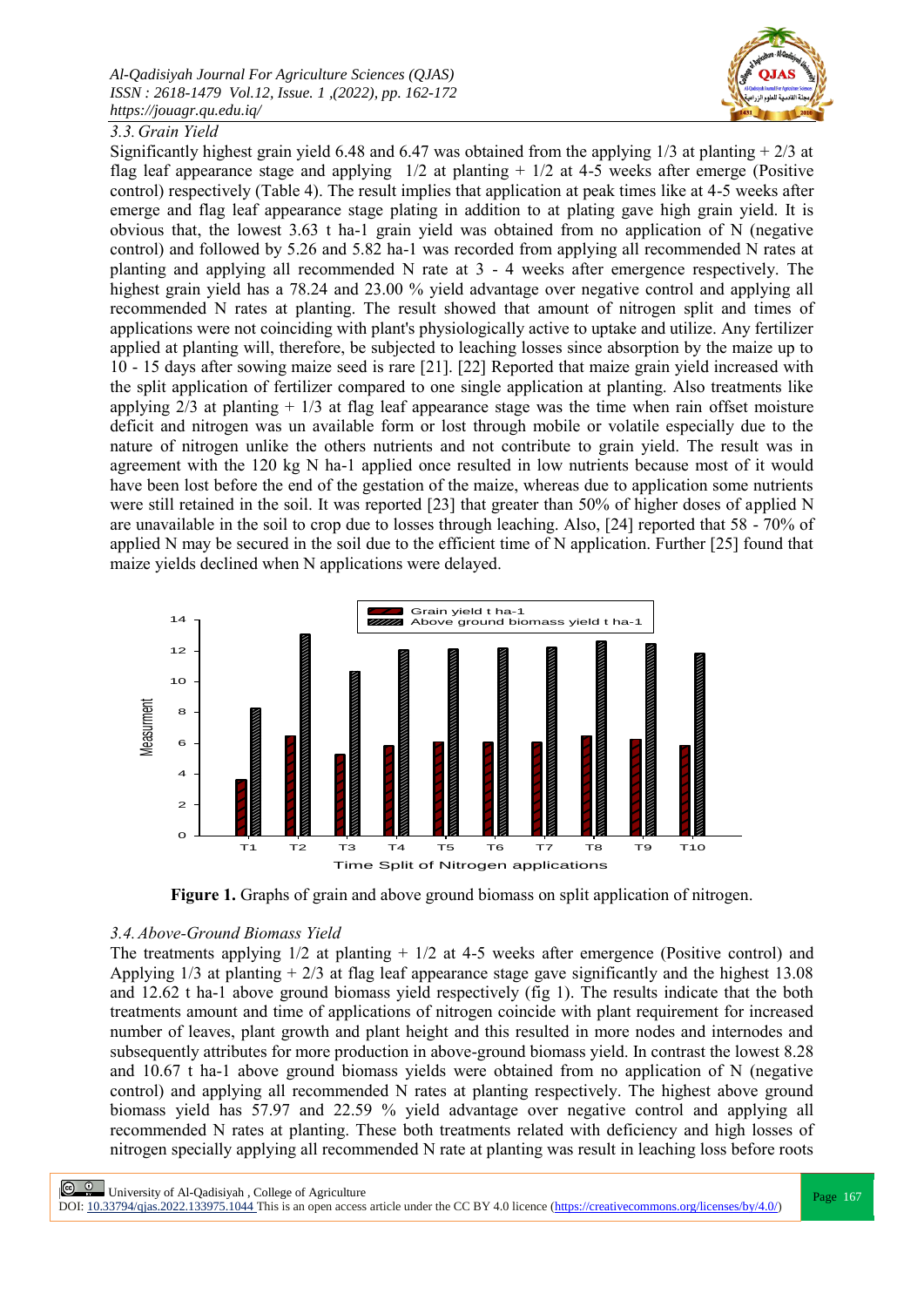

not well developed. Also the same result reported by Excessive rainfall after planting often results in N loss through denitrification and leaching [26] Again, the [27] report shows that split application of fertilizer at different growth stages had significant effect on maize fodder yield.

#### *3.5.Harvest Index*

The applying 2/3 at planting + 1/3 at 4-5 weeks after emergence and applying 1/3 at planting + 2/3 at 4-5 weeks after emergence gave the 51.81 and 51.35% harvest index (Table 4). This implies that split application nitrogen at 4-5 weeks after emergence has positive effect on harvest index than amount of application. The least 42.87% harvest index was recorded from no application of N (negative control) and it shows that even though the amount of nitrogen vary the application at 4-5 weeks after emergence and flag leaf appearance stage gave higher harvest index than negative control. The result showed that split application has positive response on harvest index than applying at a time. A similar result was reported by [28] harvest index significantly influenced by time of nitrogen application. Further supported by the maximum HI (23.34%) was recorded when applying N in two splits ( $\frac{1}{2}$  of nitrogen dose at 40 DAs +½ of nitrogen dose at tasseling) suggesting importance split application [29]. **Table 4.** Across Season and location effect of time of nitrogen split applications on mean grain yield,

| <b>Treatments</b><br><b>Number</b> | <b>Time of Nitrogen split</b><br>applications                                                              | Grain<br><b>Yield</b><br>(t/ha) | Above ground<br><b>Biomass</b><br>Yield (t/ha) | <b>Harvest</b><br><b>Index</b><br>$(\%)$ |
|------------------------------------|------------------------------------------------------------------------------------------------------------|---------------------------------|------------------------------------------------|------------------------------------------|
| $\mathbf{1}$                       | No application of N (negative control)                                                                     | 3.63                            | 8.28                                           | 42.87                                    |
| $\overline{2}$                     | Applying $1/2$ at planting + $1/2$ at 4-5 weeks<br>after emergence (Positive control)                      | 6.47<br>13.08                   |                                                | 49.76                                    |
| 3                                  | Applying all recommended N rate at planting                                                                | 5.26                            | 10.67                                          | 49.76                                    |
| $\overline{4}$                     | Applying all recommended N rate at 3 - 4<br>weeks after emergence                                          | 5.82                            | 12.06                                          | 49.29                                    |
| 5                                  | Applying $1/2$ at planting + $1/2$ at flag leaf<br>appearance stage                                        | 6.09                            | 12.10                                          | 50.94                                    |
| 6                                  | Applying $1/3$ at planting + $1/3$ at 4-5 weeks<br>after emergence $+1/3$ at flag leaf appearance<br>stage | 6.04                            | 12.17                                          | 50.36                                    |
| $\overline{7}$                     | Applying $1/3$ at planting $+2/3$ at 4-5 weeks<br>after emergence                                          | 6.04                            | 12.23                                          | 51.35                                    |
| 8                                  | Applying $1/3$ at planting $+2/3$ at flag leaf<br>appearance stage                                         | 6.48                            | 12.62                                          | 50.95                                    |
| 9                                  | Applying $2/3$ at planting + 1/3 at 4-5 weeks<br>after emergence                                           | 6.26                            | 12.43                                          | 51.81                                    |
| 10                                 | Applying $2/3$ at planting $+1/3$ at flag leaf<br>appearance stage                                         | 5.85                            | 11.81                                          | 50.06                                    |
|                                    | <b>Mean</b>                                                                                                | 5.79                            | 11.75                                          | 49.71                                    |
|                                    | <b>LSD</b>                                                                                                 | 1.08                            | 2.43                                           | 4.92                                     |
|                                    | Cv 5%                                                                                                      | 20.34                           | 25.05                                          | 13.29                                    |

above ground biomass and harvest index of the common bean during 2017-2019.

### *3.6.Economic Analysis*

Analysis of variance showed that nitrogen split application had a significant ( $P = 0.001$ ) effect on the grain yield. An economic analysis of the results using the partial budget technique was thus appropriate [15]. The result of the partial budget analysis and the data used in the development of the partial budget is given in (Table 5). It was performed by considering fertilizer, seed and labour costs for land preparation and application as the main input, mean grain yield obtained across the season. The total costs of fertilizers (NPS = 15.90 EtB/kg and urea =  $12.65$  EtB/kg and sale of maize grain at around Buno Bedele and Omonada an open market average price (20.00 EtB/kg). Grain yield was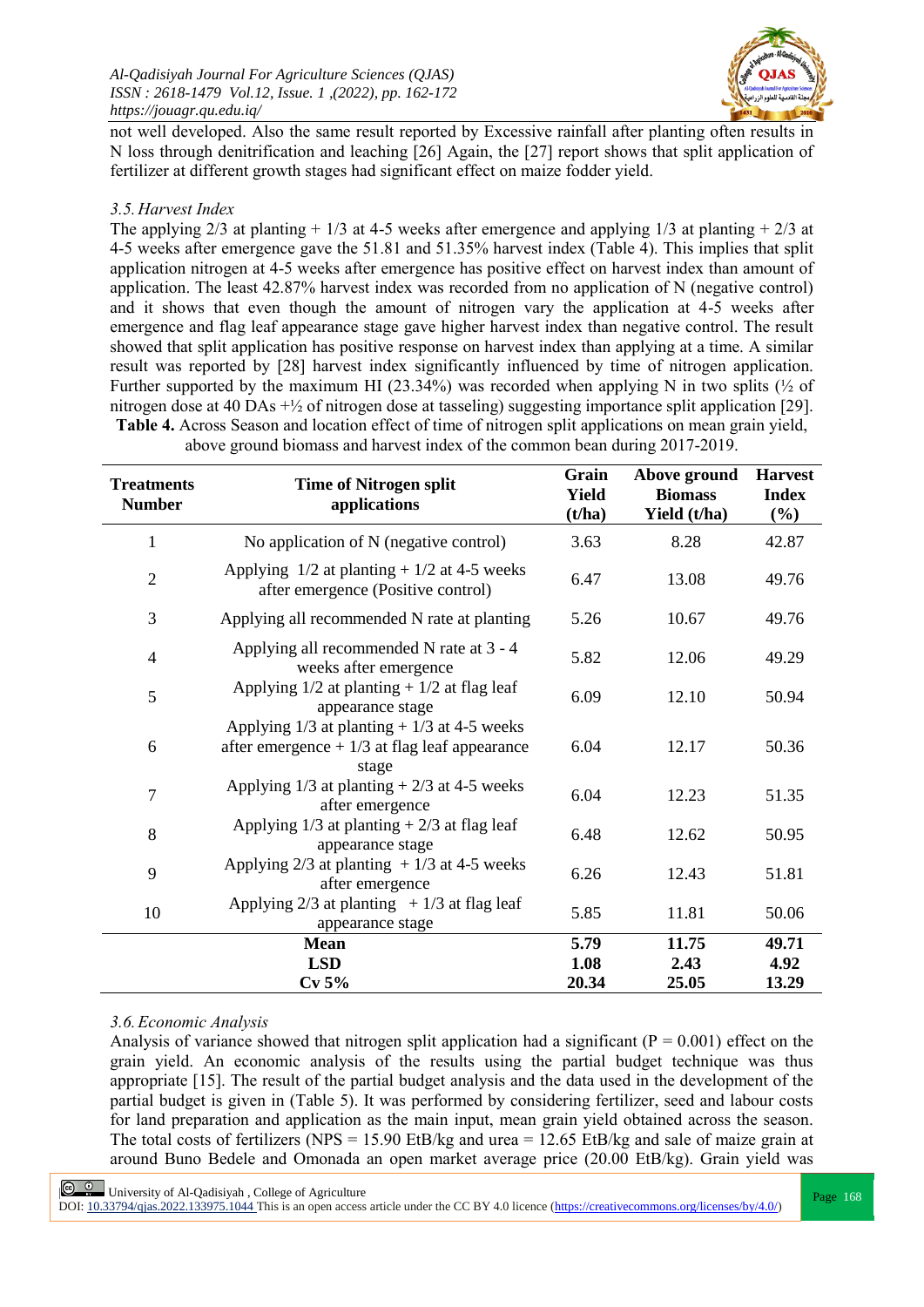

adjusted by 10% for management difference to reflect the difference between the experimental yield and the yield that farmers could expect from the same treatment [16].

Dominance analysis (Table 5) led to the selection of treatments after ranked in increasing order of total costs that vary. The applying  $1/2$  at planting  $+1/2$  at flag leaf appearance stage, applying  $1/3$  at planting  $+ 2/3$  at 4-5 weeks after emergence, applying  $2/3$  at planting  $+ 1/3$  at 4-5 weeks after emergence, applying  $2/3$  at planting  $+1/3$  at flag leaf appearance stage and applying  $1/3$  at planting  $+$ 1/3 at 4-5 weeks after emergence + 1/3 at flag leaf appearance stage treatments dominated and eliminated (Table 4).

Therefore, this investigation remained with no application of N (negative control), applying all recommended N rates at planting, applying all recommended N rate at 3 - 4 weeks after emergence, applying 1/2 at planting + 1/2 at 4-5 weeks after emerge (Positive control) and applying 1/3 at planting + 2/3 at flag leaf appearance stage were ranked in increasing order of total cost and promising new practices for farmers under the prevailing price structure. The gave below than 100% MRR was considered low and unacceptable to farmers; thus, applying all recommended N rate at planting, applying 1/2 at planting + 1/2 at 4-5 weeks after emerge (Positive control) and applying 1/3 at planting  $+ 2/3$  at flag leaf appearance. This was because such a return would not offset the cost of capital (interest) and other related deal costs while still giving an attractive profit margin to serve as an incentive (Table 6).

Market prices are ever-changing and as such a recalculation of the partial budget using a set of likely future prices i.e., sensitivity analysis, was essential to identify treatments that may likely remain stable and sustain satisfactory returns for farmers despite price fluctuations. The sensitivity analysis study indicates an increase in the field price of the total variable costs, and a fall in the price of maize grain, which represented a price variation of 15% (Table 7).

The price changes are sensitive under market conditions prevailing around Buno Bedele and Omonada. The new prices were thus used to obtain the sensitivity analysis (Table 5) Both treatments applying all recommended N rates at planting and applying  $1/2$  at planting  $+1/2$  at 4-5 weeks after emerge (Positive control) gave acceptable with MMR 1010 and 1656% respectively give an economic yield response and also sustained acceptable returns even under projected worsening trade conditions in both sites. But also applying 1/2 at planting + 1/2 at 4-5 weeks after emerge (Positive control) and applying  $1/3$  at planting  $+2/3$  at flag leaf appearance gave the highest 111660 and 111840 net benefits respectively (fig 2). Even though the applying  $1/3$  at planting  $+2/3$  at flag leaf appearance treatment MMR was not acceptable (Table 5). Therefore, applying 1/2 at planting + 1/2 at 4-5 weeks after emerge (Positive control) and applying  $1/3$  at planting  $+2/3$  at flag leaf appearance nitrogen fertilizer split application give an economic yield response and also sustained acceptable in the study area.

| Time of nitrogen split<br>applications                                            | <b>Adjusted</b><br>Grain<br>$(Yield t ha-1)$ | <b>Gross Field</b><br><b>Benefit</b> | TCV<br>(EtB | <b>Net</b><br>Benefit<br>$ha^{-1}$ ) (EtB $ha^{-1}$ ) |
|-----------------------------------------------------------------------------------|----------------------------------------------|--------------------------------------|-------------|-------------------------------------------------------|
| No application of N (negative control)                                            | 3.27                                         | 65340                                |             | $2300$ 63040 --                                       |
| Applying all recommended N rate at planting                                       | 4.73                                         | 94680                                |             | 4300 90380 Un                                         |
| Applying all recommended N rate at 3 - 4 weeks after<br>emergence                 | 5.24                                         | 104760                               | 4300        | 100460<br>U <sub>n</sub>                              |
| Applying $1/2$ at planting $+1/2$ at 4-5 weeks after emerge<br>(Positive control) | 5.82                                         | 116460                               | 4800        | 111660<br>Um                                          |
| Applying $1/2$ at planting $+1/2$ at flag leaf appearance<br>stage                | 5.48                                         | 109620                               | 4800        | 104820<br>Do                                          |
| Applying $1/3$ at planting $+2/3$ at 4-5 weeks after<br>emergence                 | 5.44                                         | 108720                               | 4800        | 103920<br>Do                                          |

**Table 5.** Partial budget analysis with dominance to estimate net benefit for nitrogen split application at current prices.

**Page 169** University of Al-Qadisiyah , College of Agriculture<br>DOI: <u>10.33794/qjas.2022.133975.1044</u> This is an open access article under the CC BY 4.0 licence (https://creativecommons.org/licenses/by/4.0/)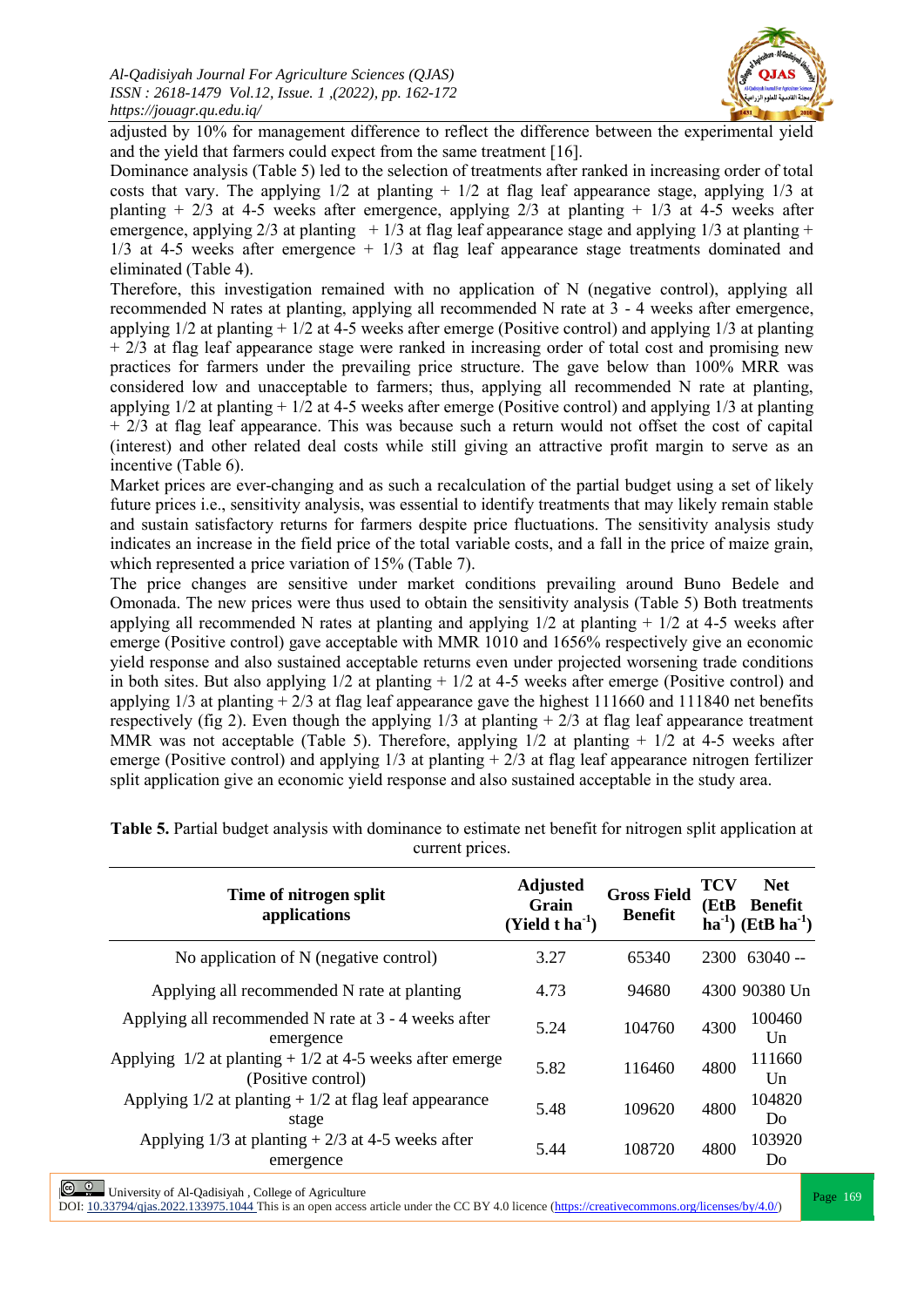| Al-Qadisiyah Journal For Agriculture Sciences (QJAS)<br>ISSN: 2618-1479 Vol.12, Issue. 1, (2022), pp. 162-172<br>https://jouagr.qu.edu.iq/ |      |        |                      |
|--------------------------------------------------------------------------------------------------------------------------------------------|------|--------|----------------------|
| Applying $1/3$ at planting $+2/3$ at flag leaf appearance<br>stage                                                                         | 5.83 | 116640 | 4800 111840Un        |
| Applying $2/3$ at planting + 1/3 at 4-5 weeks after<br>emergence                                                                           | 5.63 | 112680 | 4800 107880Do        |
| Applying $2/3$ at planting $+1/3$ at flag leaf appearance<br>stage                                                                         | 5.27 | 105300 | 100500<br>4800<br>Do |
| Applying $1/3$ at planting + $1/3$ at 4-5 weeks after<br>emergence $+1/3$ at flag leaf appearance stage                                    | 5.44 | 108720 | 103420<br>5300<br>Do |

Retail price of grain =Birr 20.00 per kg; Fertilizers urea = Cost of Birr 12.65, per kg; NPS =Cost Birr 15.90 per kg; TCV= total cost that varied, NB= Net benefit; MMR= Marginal Rate of Return; EtB = Ethiopian Birr.



**Figure 2.** Graphs of the total cost that varied and net benefit on split application of nitrogen.

**Table 6.** Partial budget with estimated marginal rate of return (%) for nitrogen split application at current prices.

| <b>Split applications</b><br>of Nitrogen                                                                  | <b>TCV</b><br>(EtB/ha) | <b>Net</b><br><b>Benefit</b><br>(EtB/ha |          | <b>Raised Raised MRR</b><br>Cost Benefit $(\% )$ |       |
|-----------------------------------------------------------------------------------------------------------|------------------------|-----------------------------------------|----------|--------------------------------------------------|-------|
| No application of N (negative control)                                                                    | 2300                   | 63040                                   |          |                                                  |       |
| Applying all recommended N rate at planting                                                               | 4300                   | 90380                                   | 2000     | 27340                                            | -1367 |
| Applying all recommended N rate at 3 - 4 weeks after<br>emergence                                         | 4300                   | 100460                                  | $\theta$ | 10080                                            |       |
| Applying $1/2$ at planting + $1/2$ at 4-5 weeks after emerge<br>(Positive control)                        | 4800                   | 111660                                  | 500      | 11200 2240                                       |       |
| Applying $1/3$ at planting $+2/3$ at flag leaf appearance stage                                           | 4800                   | 111840                                  | $\theta$ | 180                                              |       |
| Retail price of grain = Birr 20.00 per kg; Fertilizers urea = Cost of Birr 12.65, per kg; NPs = Cost Birr |                        |                                         |          |                                                  |       |

15.90 per kg; TCV= total cost that varied, NB= Net benefit; MMR= Marginal Rate of Return; EtB = Ethiopian Birr.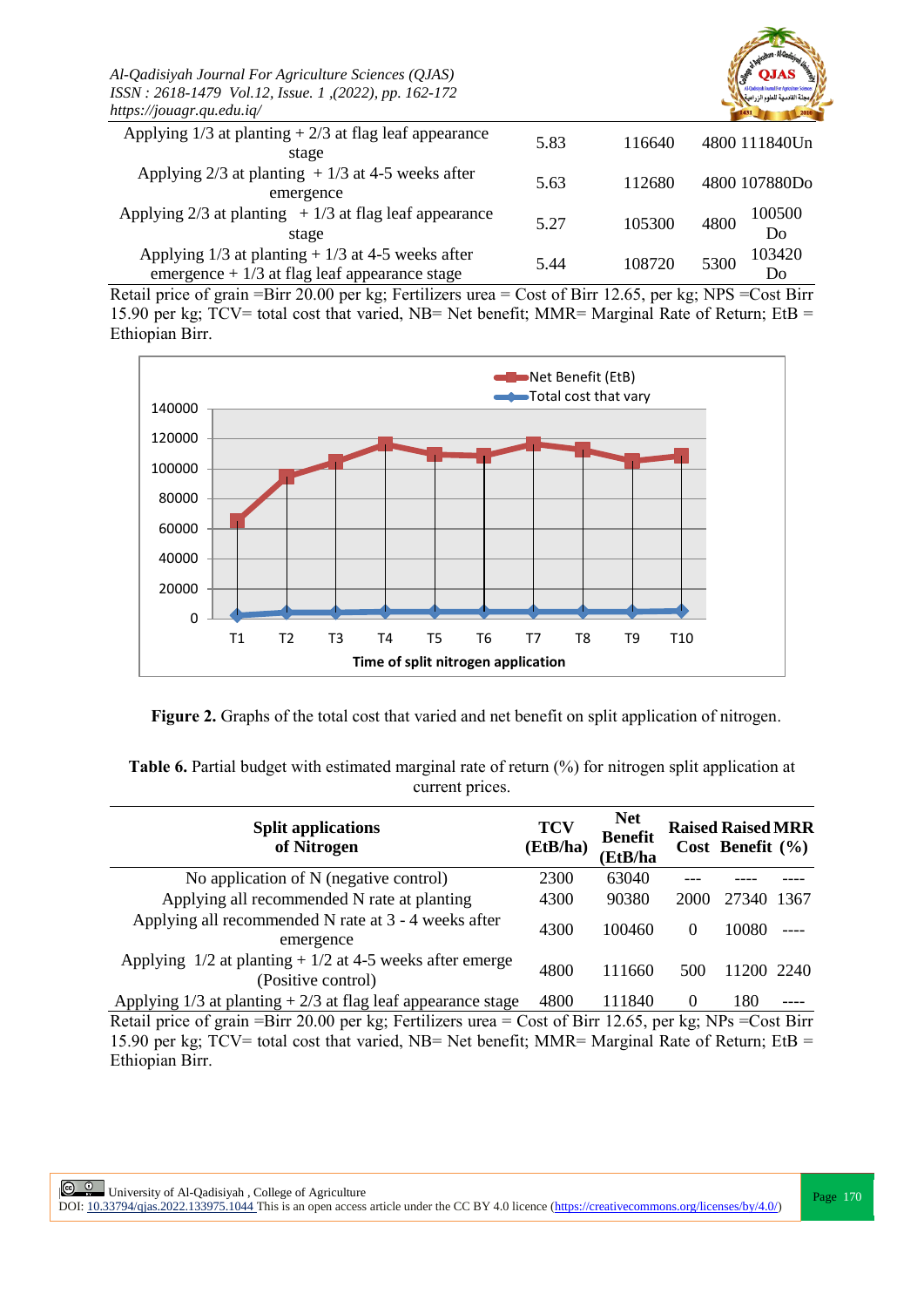

**Table 7.** Sensitivity analysis of maize production based on a 15% rise in the total cost and maize price of gross field benefit fall.

| <b>Time of Nitrogen</b><br>applications                                            |      | <b>NB</b><br>(ETB<br>$ha^{-1}$ | Cost     | <b>Increment Increment MRR</b><br><b>Benefit</b> | $($ %) |
|------------------------------------------------------------------------------------|------|--------------------------------|----------|--------------------------------------------------|--------|
| No application of N (negative control)                                             | 2645 | 53584                          |          |                                                  |        |
| Applying all recommended N rate at planting                                        | 4945 | 76823                          | 2300     | 23239                                            | 1010   |
| Applying all recommended N rate at 3 - 4 weeks after<br>emergence                  | 4945 | 85391                          | $\Omega$ | 8568                                             |        |
| Applying $1/2$ at planting + $1/2$ at 4-5 weeks after<br>emerge (Positive control) | 5520 | 94911                          | 575      | 9520                                             | 1656   |
| Applying $1/3$ at planting $+2/3$ at flag leaf appearance<br>stage                 | 5520 | 95064                          | $\Omega$ | 153                                              |        |

Retail price of grain =Birr 20.00 per kg; Fertilizers urea = Cost of Birr 12.65, per kg; NPs =Cost Birr 15.90 per kg; TCV= total cost that varied, NB= Net benefit; MMR= Marginal Rate of Return; EtB = Ethiopian Birr.

#### **Conclusion**

Maize has high nitrogen response especially those recently release high brides un like the normal maize varieties. Also the an optimum amount of nitrogen fertilizer application at a suitable application time when it is most efficiently, effectively utilized and with minimal losses was one of the most important yield determining factors. Because applied nitrogen N uptake rates are low or lost by many factors like; immobilization, clay fixation, denitrification, leaching and others at a time. There for, the split application of nitrogen experiment was conducted.

All across season and location data analysis of ANOVA showed that all parameters were significantly affected by different time of nitrogen applications including plant height, grain yield, harvest index, above ground biomass and logging percentage. Generally, applying  $1/2$  at planting  $+ 1/2$  at 4-5 weeks after emerge (Positive control) and applying  $1/3$  at planting  $+2/3$  at flag leaf appearance gave the highest 111660 and 111840 net benefit respectively. Even though applying 1/3 at planting + 2/3 at flag leaf appearance treatment MMR was not acceptable. Since the variety was late maturing, especially applying at flag leaf appearance was good during rain fall. Therefore, Based on high net benefit applying  $1/2$  at planting +  $1/2$  at 4-5 weeks after emerge (Positive control) and applying  $1/3$  at planting  $+ 2/3$  at flag leaf appearance nitrogen fertilizer split application for late maturing (BH661) maize variety gave an economic yield response and recommended for the study area and similar agro ecologies.

#### **Acknowledgements**

We would like to thank Almighty to Allaha (God), who gave us peace, health and strength that we required to complete this work. We would like to thank JARC in general specifically Sill laboratory team. Also the gratefully acknowledge Mr Kemerudin Aba Mecha and Zerihun Assefa who helped in overall trial management and support for collecting data from the field.

#### **References**

- [1] Abdirazak A,Bereket T. Pre-Scaling up of Improved Maize Varieties in Essera and Boloso Sore Woreda of Southern Nation Nationalities and Peoples Regional State, Ethiopia. Agri Res & Tech :Open Access J. 2018; 17(2): 556019. DOI: 10.19080/ARTOAJ.2018.17.556019.
- [2] T. Abate, B. Shiferaw, A. Menkir et al., "Factors that transformed maize productivity in Ethiopia," Food Security, vol. 7, no. 5, pp. 965–981, 2015.
- [3] CSA. (2021). Ethiopian Agricultural Sample Enumeration, 2021/22 (2014 E.C). Central Statistics Authority, Addis Ababa, Ethiopia.
- [4] Sirkanth M, Mohamed AM, Muthukrihan P (2009). Influence of plant density and fertilizer on yield attributes yield and grain uality of hybrid maize. Madras Agric. J. 96(1-6):139-143.

 $\frac{\odot}{\odot}$  University of Al-Qadisiyah, College of Agriculture

DOI:  $10.33794/q$ jas.2022.133975.1044 This is an open access article under the CC BY 4.0 licence (https://creativecommons.org/licenses/by/4.0/)